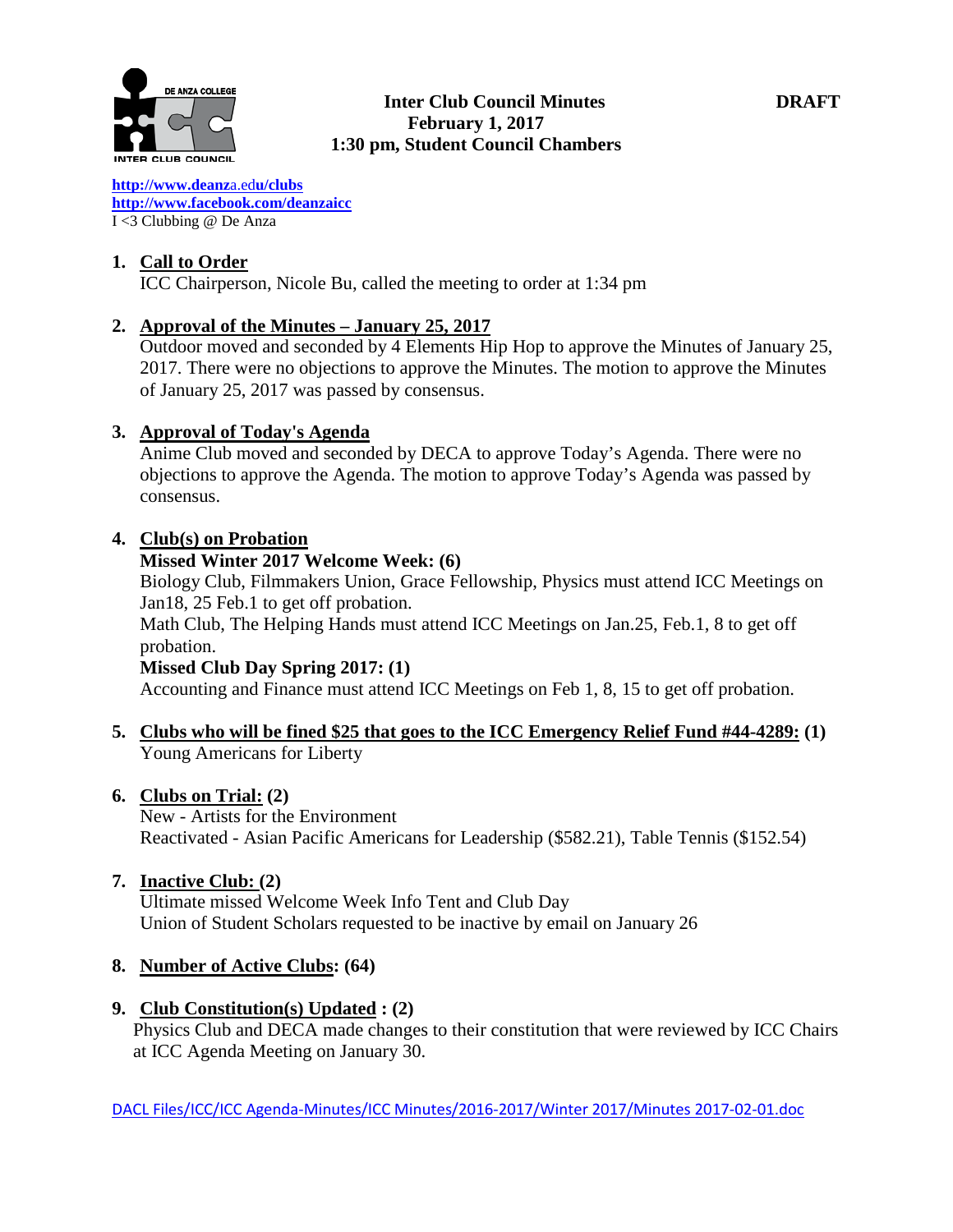# **10. Calendars**

# **10.1 ICC/Club Calendar of Events as of 1/31/17**

 Information is from the Event Planning Request Form (**New Information in Bold**/ \* Money collected)

- Feb. 8, 9 Outreach hosted by InterVarsity Christian Fellowship 10:00 am 2:00 pm
- Feb 9 Worship Service hosted by InterVarsity Christian Fellowship– 5:00 pm 8:00 pm

Feb 18 New Officer Election hosted by PISO – 11:00 am – 4:00 pm

#### **10.2 DASB Calendar of Events as of 1/31/17**

Information is from the Event Planning Request Form (**New Information in Bold**/ \* Money collected)

#### **11. ICC/Club Account Balance Status as of 1/31/17 (New Information in Bold)**

| <b>Club/ICC Allocation Account</b>     | $(#41-54730)$ | \$7,823.04  |
|----------------------------------------|---------------|-------------|
| <b>ICC Allocation-New Club Account</b> | $(#41-54720)$ | \$1,100.00  |
| <b>ICC Emergency Relief Account</b>    | $(#44-4289)$  | \$3,095.05  |
| <b>ICC Events Award Account</b>        | $(#41-54600)$ | \$8,850.00  |
| <b>ICC</b> Inactive Hold               | $(#44-4300)$  | \$16,409.63 |
| <b>ICC Scholarship Account</b>         | $(#44-4310)$  | \$9,246.35  |
| ICC                                    | $(#44-4320)$  | \$2,461.63  |

#### **12. Business**

#### **12.1 ICC/Club Budget Request**

LEAD moved and seconded by Anime Club to approve 4 Elements Hip Hop's request of \$150.00 from Club/ICC Allocation Account #41-54730 to 4 Elements Hip Hop (#41-54267-4013) for a Club Banner. LEAD moved and seconded by Marketing Club to end discussion. There were no objections to end discussion. The motion to approve 4 Elements Hip Hop's request of \$150.00 from Club/ICC Allocation Account #41-54730 to 4 Elements Hip Hop (#41-54267-4013) for a Club Banner was passed by consensus.

4 Elements Hip Hop moved and seconded by Koala Tree to approve DECA's request of \$150.00 from Club/ICC Allocation Account #41-54730 to DECA (#41- 54169-4060) \$150.00 for Printing Club Flyers for mock interview workshop. Saltworks Christian Fellowship moved and seconded by Anime Club to end discussion. There were no objections to end discussion. The motion to approve DECA's request of \$150.00 from Club/ICC Allocation Account #41-54730 to DECA (#41-54169-4060) \$150.00 for Printing Club Flyers for mock interview workshop was passed by consensus.

# **12.2 ICC Financial Code Proposed Changes**

Outdoor Club moved and seconded by JAA to approve the following proposed ICC Financial Code changes. There was a discussion to this change. Shotokan Karate moved and seconded by DECA to end discussion. There were no objections to approve the motion. The motion to approve the ICC Financial Code changes were passed by consensus.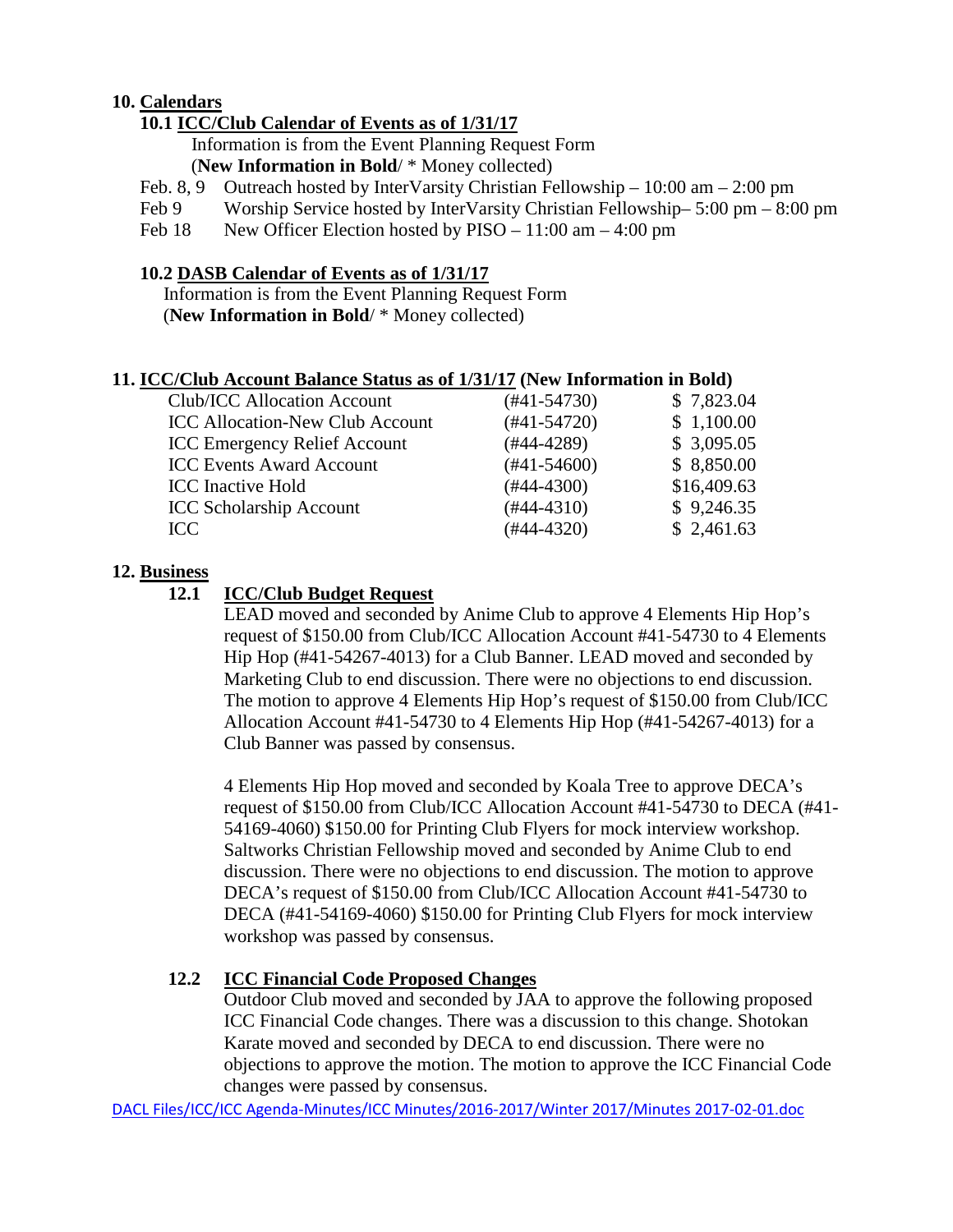#### II. DASB/ICC BUDGET

The upcoming DASB/ICC budget proposal **will be submitted** shall be approved by the ICC **Officers and ICC** Advisor -no later than the eighth (8<sup>th</sup>) week of the Spring Quarter by a two-thirds vote.

III. DASB/ICC ALLOCATIONS

- A. The ICC Club Roster/Financial Report must be completed and signed by the Designated Officers: President or Co-Presidents, or Chair, or Vice President, or Vice President/ICC Rep signature(s), Treasurer, Secretary and ICC Representative, other listed club officers and the club advisor(s). The ICC Club Roster/Financial Report must be turned in no later than the sixth  $(6<sup>th</sup>)$  week of the Spring Quarter. There must be **a minimum of** four (4) and **a maximum of** no more than seven (7) club officers.
- B. The ICC will **allocate** approve an allocation of \$100 for each new club who do not have funds in a previous club account.
- C. Club Special Allocation request:

5.Items with Limitations:

 f. Allocation for supplies **for Club Day and Club sponsored event (usable goods decorations, paper, supplies, tape)** will be limited to \$250.00 per fiscal year (July 1-June 30). **May not be used for supplies to support a club fundraiser or to give away items.**

7. Items with Limitations:

D. The ICC Chair**person**, ICC Chair of Finance, ICC Chair of Programs, ICC Chair of Marketing and the ICC Advisor shall be responsible for reviewing the club budget requests and making a recommendation to the ICC for final approval.

# V. ICC SCHOLARSHIPS

The ICC Scholarships will be funded  $75%$  from the Inactive Club Account and 2% from the De Anza Flea Market Concessions and ICC Dance or ICC fundraisers. There will be up to eight (8) \$1,000 Carolee Erickson Memorial ICC Scholarships offered per fiscal year (July 1 – June 30).

# VI. ICC EMERGENCY RELIEF FUND

1. Major disasters or tragedies or support for a Non Profit Community Organization who has a 501C and a United States address may be funded up to \$500.00 from the ICC Emergency Relief Fund. There is a limit of \$500.00 per specific disaster, tragedy or support for a Non Profit Community Organization that clubs may request per fiscal year (July 1-June 30).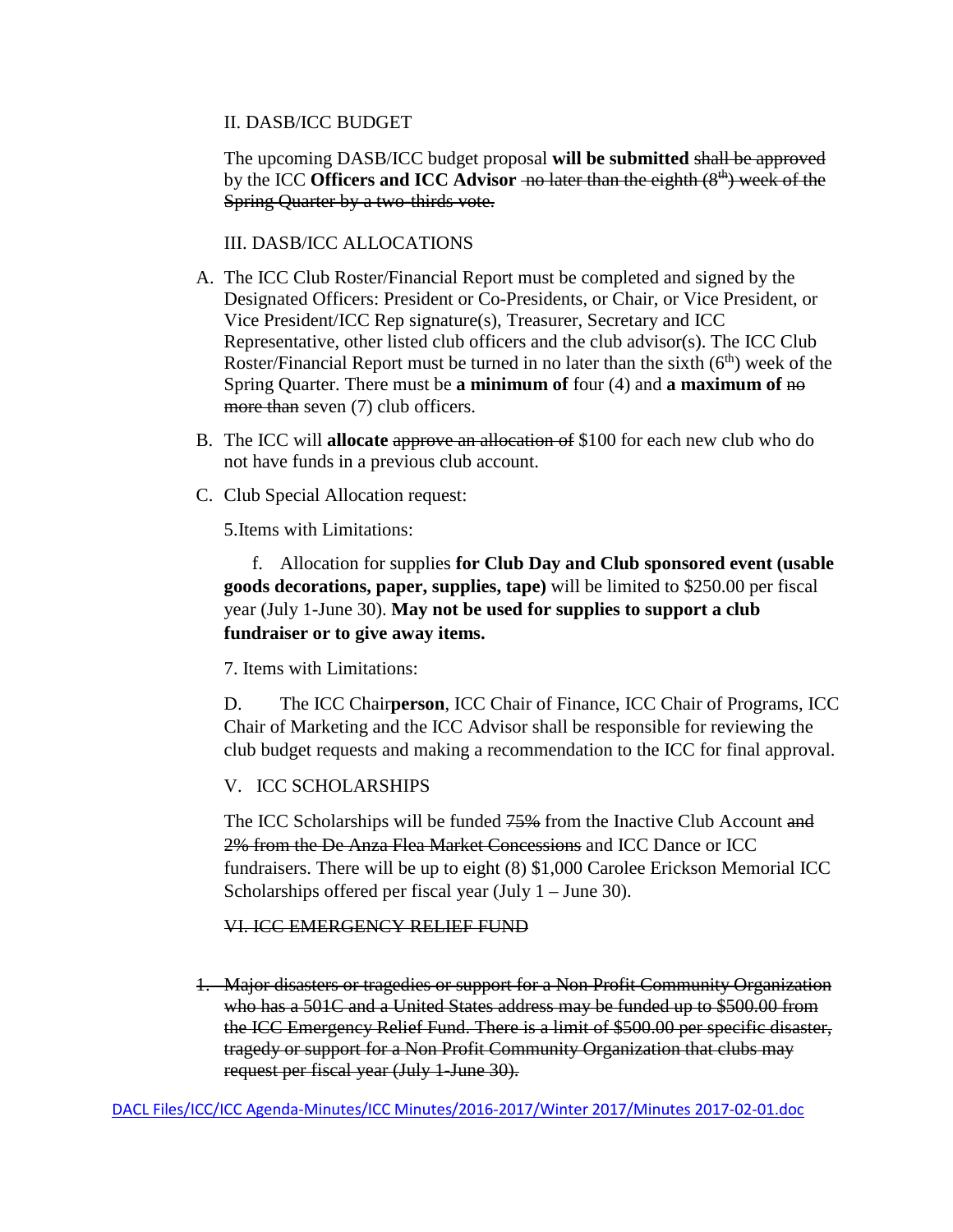- 2. The ICC Emergency Relief Fund will be funded 2% from the De Anza Flea Market Concessions and 25% of the Inactive Club Account and the \$25 fines listed in Article XI Fees and Penalties.
- 3. Club(s) or ICC will need to request funds for the ICC Emergency Relief Fund at the ICC Agenda Meeting and then have it approved at the ICC Meeting.
- 4. Clubs may request one Major disaster or tragedy or a Non Profit Community Organization per fiscal year (July 1-June 30).
- 5. Major disasters or tragedies or a Non Profit Community Organization may only receive one funding request per fiscal year (July 1-June 30).
- 6. The ICC/DASB Dance Income will raise funds for the ICC Scholarship or ICC Emergency Relief Fund.

**VI**  $\times$ **III.** ICC Account  $(#44 - 4320)$ 

**VII VIII.** CLUB 44-xxxx

1. Club event will follow Per Meal Policy: (which includes tax and tip)

Breakfast will not exceed **\$20.00** \$15.00

Lunch/Brunch will not exceed **\$35.00** \$30.00

Buffet or Dinner will not exceed **\$60.00** \$50.00

The amount needs to include tax and tip per person. An itemized receipt needs to be attached to a requisition for reimbursement

2. Donations are limited to Non Profit Community Organizations who have a 501C and a United States address.

# **VIII** IX. DEPOSITS

#### **I**X.EXPENDITURES

- C. Expenditures to transfer to another club's fund can only be **for sharing experiences for joint sponsored events.** done for the intent of a cause as a donation.
- **C** D. The Student Accounts Office will facilitate the transaction in one of the three (3) ways and will note on the requisition the action taken.
- 3. Purchase Orders: All purchases**/services** over \$1,000 and all capital items will go on a District Purchase Requisition. Purchase orders shall be obtained through the submission of a district purchase requisition to the Student Accounts Office. **If for an open P.O. for services, an Independent Contract is required.** Each requisition shall identify the budget code number from which funds are to be drawn, the times or services to be purchased, the amount and the vendor from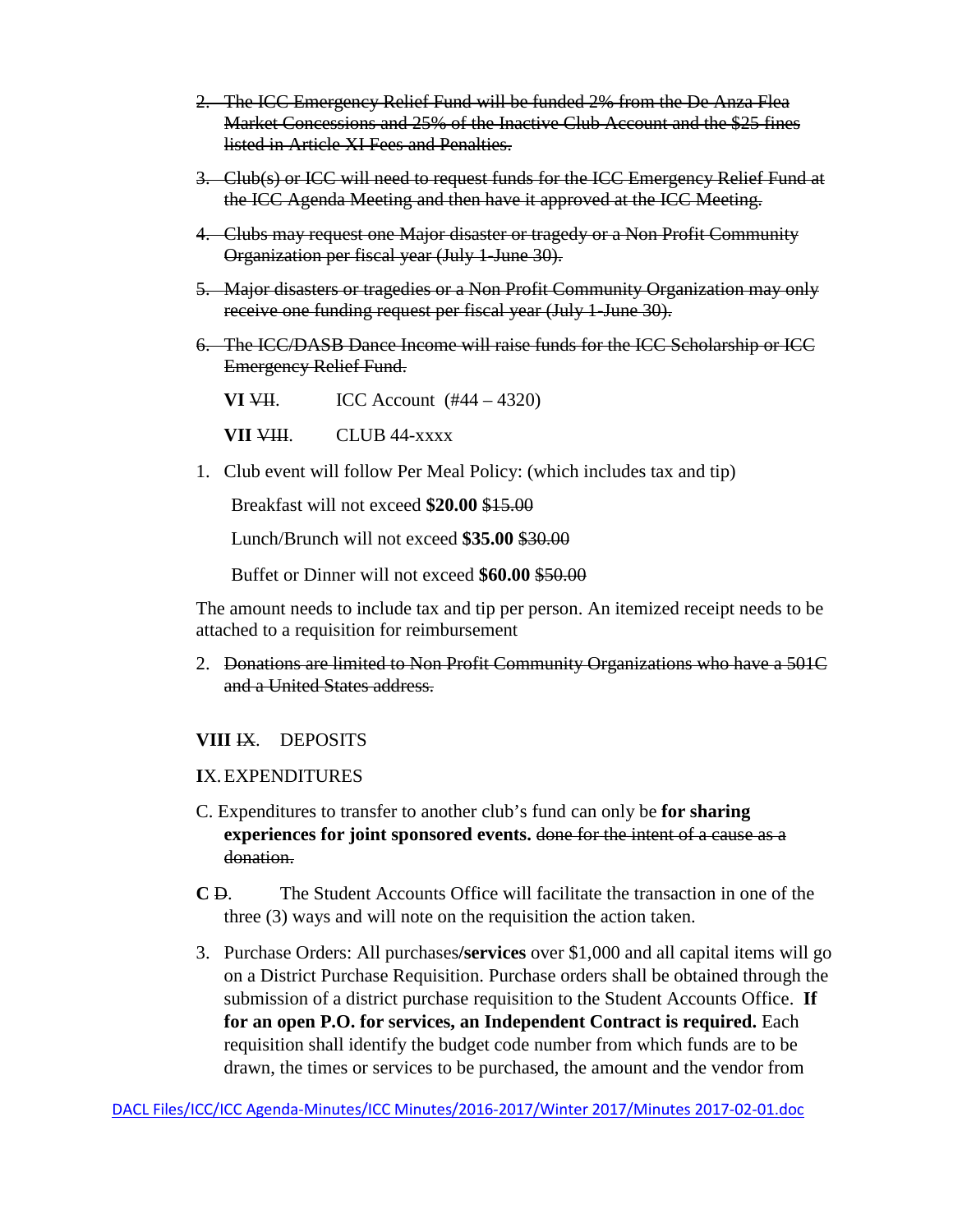which such items are to be purchased. After review and approval by the club members, the Club Officer designated signature and Club Advisor(s) will need to turn into the Student Accounts who will get the signatures of the ICC Advisor, the ICC Chair of Finance, the DASB Chair of Finance (if DASB account) and the Director of Office of College Life, Director of Budget and Personnel, Dean of Student Development, and VP of Student Services, a purchase order will be issued by the district. The purchase requisition will then be created in the District's Banner System. District Material will issue a Purchase order to vendor.

**D** E. If the ICC Chair of Finance is not available, one of the other ICC officers will sign the requisition form. If there is no ICC officer available to sign, then the DASB Chair of Finance will sign.

**E** F. If the ICC Chair of Finance is vacant, other ICC officers can sign the requisition form. If there is no ICC officer available to sign, then the DASB Chair of Finance will sign.

#### XI. FEES AND PENALTIES

- $\overline{A}$ . If a club fails to pay a bill within a twenty –five (25) day period or by June 30, one of the ICC Officers or ICC Advisor will be authorized to deduct it from their club account upon being informed by the ICC Advisor. There will be a \$25 service charge for delinquent invoice that will go into the ICC **#44-4320** Emergency Relief Fund (Account #44- 4289).
- D. If a club signs up for an ICC sponsored event**/**entertainment slot and fails to participate then there will be a \$25 fine that will be deducted from their club account by one of the ICC Officers. The fine will go to the ICC **#44-4320** Emergency Relief (Account #44- 4289).
- E. There will be a \$25 fine for any club that fails to clean up its area at Club Day that will go to the ICC **#44-4320** Emergency Relief (Account #44- 4289).
- F. If a club doesn't sign up for Welcome Week by the Friday of Finals or missed their original signed up time and covered another shift, then the club(s) will be charged a \$25 fine and the money will go to ICC **#44-4320** Emergency Relief Fund (Account #44-4289). If a club is inactive then the \$25 fee will not be charged.
- H. If the club has less than \$25 left in their account to pay off their ICC Emergency Relief Fine, then the ICC Officers will determine what community services the club must do instead of the fine. XII. MAINTENANCE OR RECORDS

#### XIII. SERVICE CONTRACTS AND INDEPENDENT CONTRACTS

Contracts for orchestras, facility rental, entertainers, athletic events, speakers, etc., must be signed by Director of Budget and Personnel. Payment for service contracts must be initiated by the Independent Contract Form procedure, paid by the district. Club members should never make a direct payment to an individual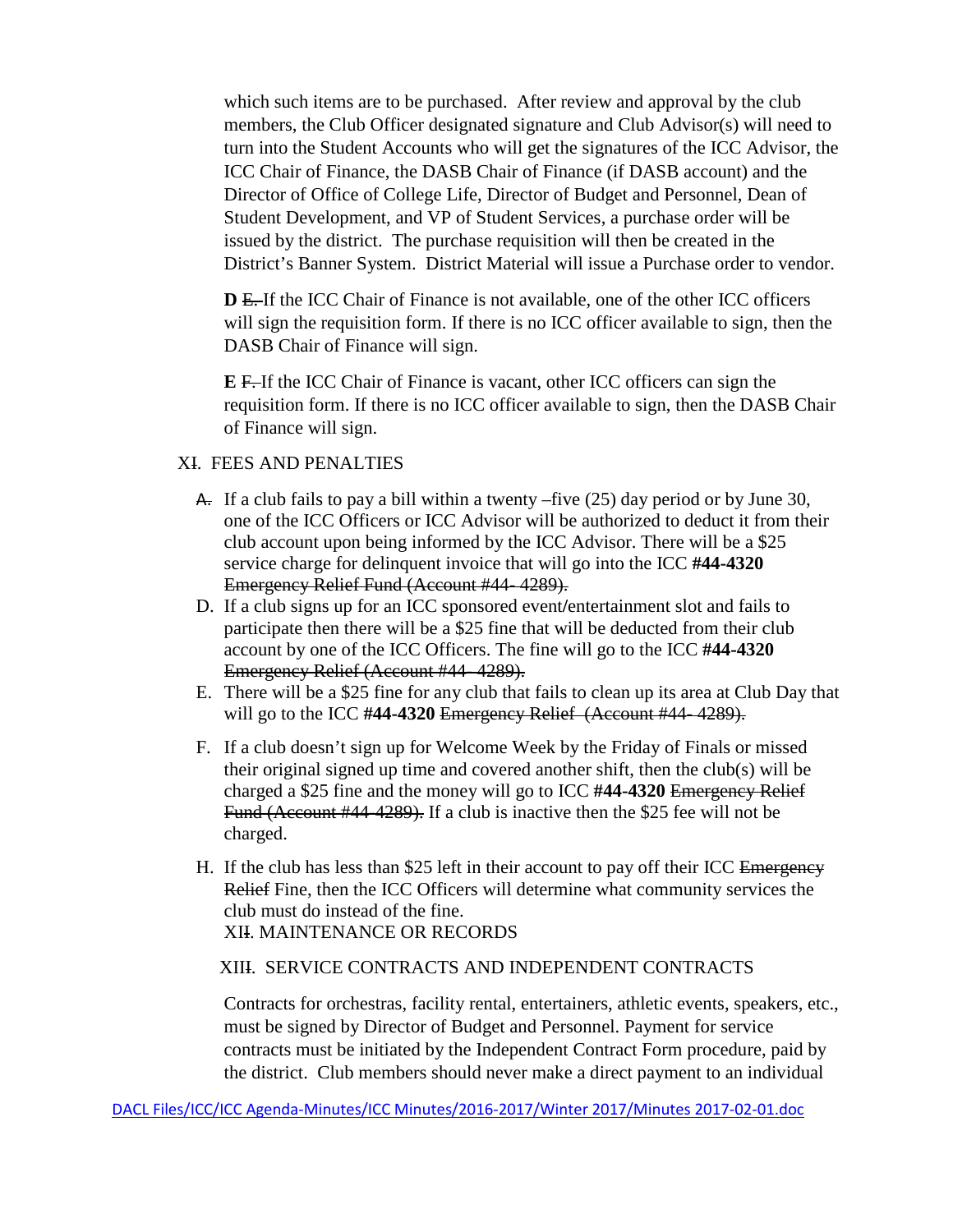contractor for their service to the club, and then try to get reimbursed from the Student Accounts Office. Our district policy requires that all service payments should be made by the District Office because of the Internal Revenue Code. **All services \$1,000.00 or greater require a Districe Purchase Requisition for a Districe P.O. to be generated**

XIV. CLUB FUNDRAISERS FOR DONATION

 Club funds for donations should be deposited to the designated organization within three (3) months of the event. Failure to comply will allow one of the ICC Officers to donate the money to the Local Red Cross or International Red Cross Organization.

# **XIII**XV. CLUB FUNDRAISERS**, COLLEGE LIFE FUNDRAISER/MONEY COLLECTION FORM**

Clubs must complete the De Anza Inter Club Council Club **College Life**  Fundraiser**/Money Collection** form for each fundraiser activity **or collecting funds for any reason** at least one week prior to event. Failure to turn in the form will result in the Club account being frozen until the form is turned in.

# **XIV**XVI. DONATIONS TO CLUBS

- 1. Donations to a club can be deposited directly to the club's account at De Anza College Student Accounts **only if the donor is not claiming as a tax deduction.** Checks should be made payable to De Anza College followed by the club name.
- 2. The District Foundation Office will issue individual receipts for individual donations of \$250 or more or upon request. For Donations under this amount, the donor's canceled check shall serve as their receipt for income tax purposes.

# **XV**XVII. USAGE OF DE ANZA FOOD SERVICE **PRE AUTHORIZATION FORM** AND PRINTING SERVICE

XVIII.RATIFICATION

# **12.3 Club Day Evaluation and Awards**

ICC Chair of Programs, Tiffany Kam, conducted the Club Day Evaluation and Suggestions:

- It was fun to participate

- There were some clubs without any banner. Banner could help to draw attentions and recruit new club members.

- Layout of tables in the Main Quad is very tight, hard to work around

- If you have any more suggestions, feel free to send an Email to La Donna (ICCAdvisor@deanza.edu or yumorikakuladonna@deanza.edu)

Congratulations to the following clubs winning Club Day Awards Best Decorated (3@ \$100)

Engineering and Technology Club (ETC), PUSO (Pilipino Student Association) and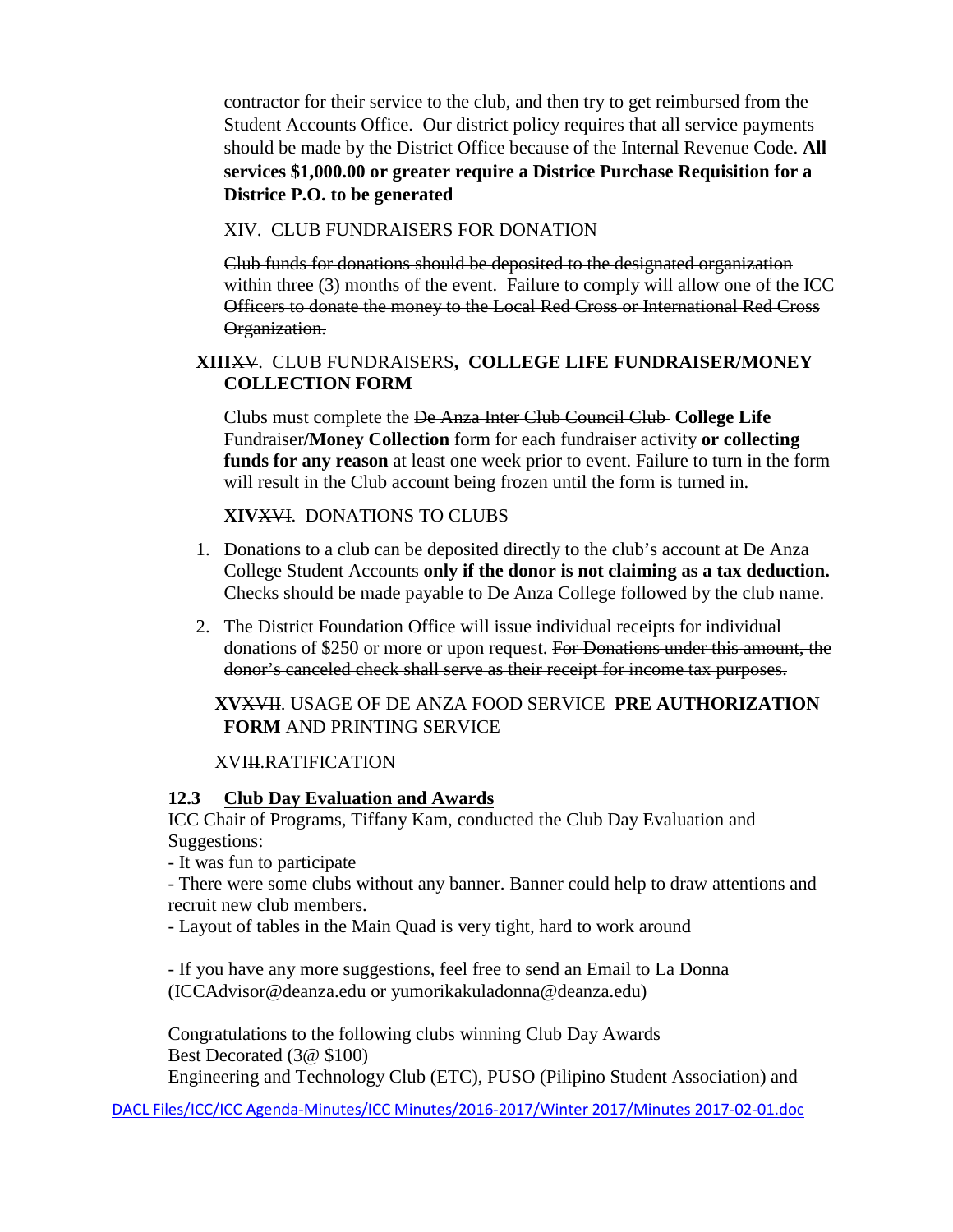Outdoor Club

Best Performances (4@\$100)

K-Pop Dance Club, Desi Student Association (DSA), Vietnamese Student Association (VSA) and DA Dance Crew

Best Spirited (3@ \$100)

Auto Tech, Muslim Student Association (MSA) and InterVarsity Christian Fellowship

#### **13. Reports**

# **ICC Chairperson: Nicole Bu**

- 1. Run for ICC Election! Deadline: Feb. 13rd.
- 2. Follow us on Facebook.
- 3. For constitution updates, please attach meeting minute.

#### **ICC Chair of Finance: Uyen Pham**

1. FOS, Chemistry Club, Koala Tree, NAMI-DA, please see me to get your memo.

# **ICC Chair of Programs: Tiffany Kam**

- 1. Thanks for all your participation in Club Day
- 2. You are always welcome to approach for any requires on the ICC election.

# **ICC Chair of Marketing: vacant**

# **DASB Liaison: Kurumi Sasaki**

1. There are a lot of programs, events and resources on campus that can support you. If you'd like to get further information, feel free to reach out to our senators or visit our office.

#### **ICC Advisor: La Donna Yumori-Kaku**

- **1.** Club Day: Another GREAT Club Day!! But…. Next Club Day I want ALL the clubs to have a Club Banner!!! Come to the ICC Agenda Meeting between 1:30 pm – 2:25 pm, with your Club Budget form, Clun Account balance and design of banner. Meeting between 1:30 pm – 2:25 pm at Student Council Chambers B/C.
- **2.** Club Forms: Available on ICC Website www.deanza.edu/clubs.
- **3.** Club Meeting Rooms: Please take trash outside. Any items left in room go to the Campus Police Office who accept Lost items except water bottles. Please sit on the chairs and NOT on the tables. Thanks!
- **4.** Club Activities: Please plan in advance at least 10 working days for a club event. There are different offices that reserve the facility, tables, and chairs. Also you want to advertise the event to be successful! Please do not advertise an event that hasn't been scheduled officially by using an Event Planning Request Form or an Off Campus Form.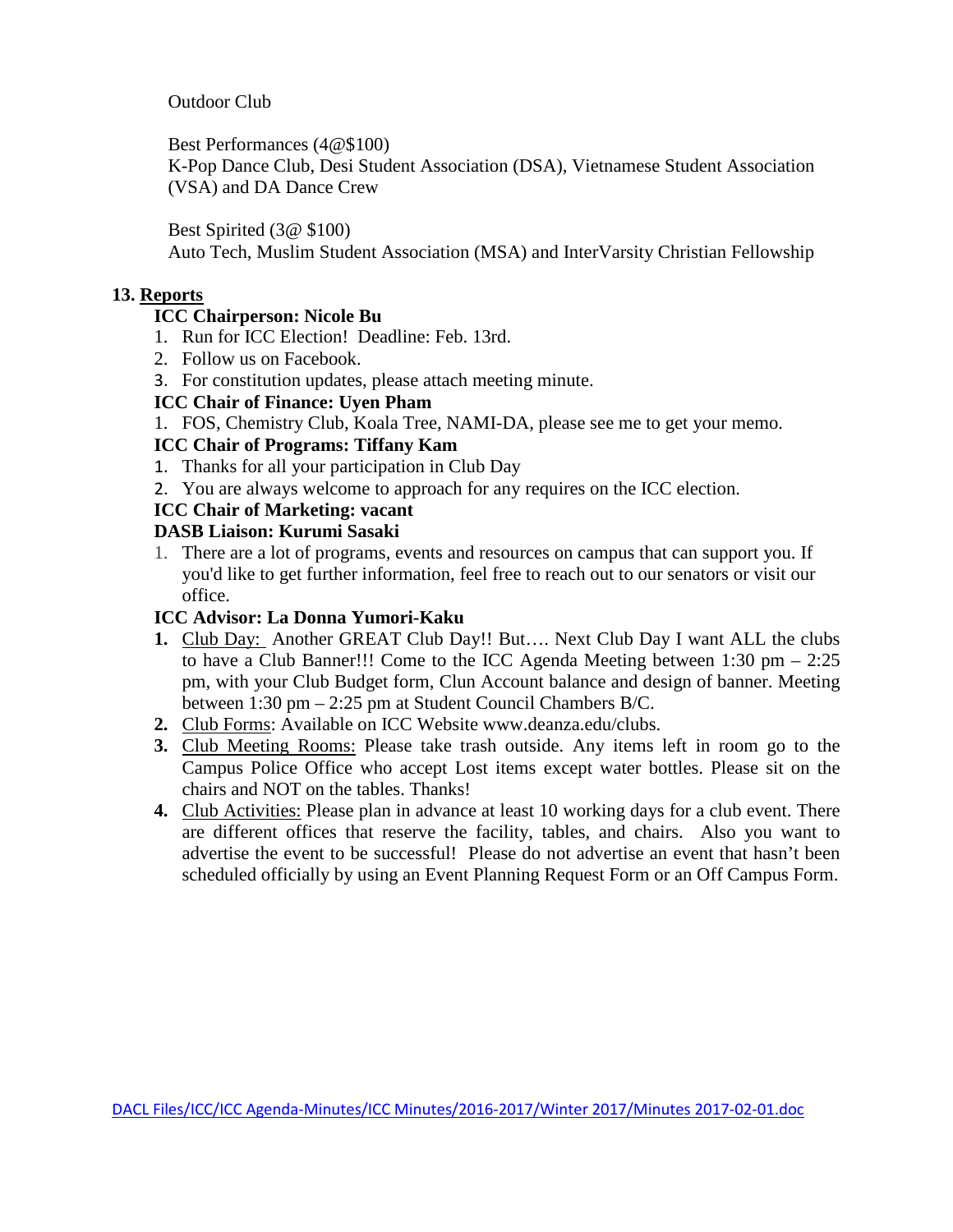# **14. Roll Call**

|                                                             | <b>Present</b>            | <b>Absent</b>           | <b>Probation</b><br><b>Present</b> | <b>Probation</b><br><b>Absent</b> |
|-------------------------------------------------------------|---------------------------|-------------------------|------------------------------------|-----------------------------------|
| <b>4 Elements Hip Hop Club</b>                              | $\overline{\mathbf{X}}$   |                         |                                    |                                   |
| <b>Accounting &amp; Finance Club</b>                        |                           |                         | X                                  |                                   |
| <b>Anime Club</b>                                           | $\overline{\mathbf{x}}$   |                         |                                    |                                   |
| <b>Artificial Intelligence for Robotics (AIR)</b>           |                           | X                       |                                    |                                   |
| <b>Auto Technology</b>                                      | $\boldsymbol{\mathsf{X}}$ |                         |                                    |                                   |
| <b>Badminton Club</b>                                       | $\boldsymbol{\mathsf{X}}$ |                         |                                    |                                   |
| <b>Biology Club</b>                                         |                           |                         | $\overline{\mathbf{X}}$            |                                   |
| <b>Cheer and Dance Team</b>                                 | $\boldsymbol{\mathsf{X}}$ |                         |                                    |                                   |
| <b>Chemistry Club</b>                                       | $\overline{\mathbf{x}}$   |                         |                                    |                                   |
| <b>Chinese Student &amp; Scholars Association</b><br>(CSSA) |                           | X                       |                                    |                                   |
| <b>Circle K</b>                                             | $\overline{\mathbf{x}}$   |                         |                                    |                                   |
| <b>Cross Cultural Partners Club (CCPC)</b>                  |                           | $\overline{\mathbf{x}}$ |                                    |                                   |
| <b>Clean Energy Club</b>                                    | $\boldsymbol{\mathsf{X}}$ |                         |                                    |                                   |
| <b>Competitive Gamers Club</b>                              | $\overline{\mathbf{x}}$   |                         |                                    |                                   |
| <b>DA Dance Crew</b>                                        |                           | X                       |                                    |                                   |
| <b>DECA</b>                                                 | $\boldsymbol{\mathsf{X}}$ |                         |                                    |                                   |
| Deep Mind X                                                 |                           | $\pmb{\mathsf{X}}$      |                                    |                                   |
| <b>Desi Student Association (DSA)</b>                       | X                         |                         |                                    |                                   |
| <b>Developers' Guild</b>                                    | $\overline{\mathbf{x}}$   |                         |                                    |                                   |
| <b>Engineering Technology Club (ETC)</b>                    | $\boldsymbol{\mathsf{X}}$ |                         |                                    |                                   |
| eSports                                                     | $\overline{\mathbf{X}}$   |                         |                                    |                                   |
| <b>Ethical International Career Planning</b>                | $\overline{\mathbf{x}}$   |                         |                                    |                                   |
| <b>Explorers' Nest</b>                                      | $\overline{\mathbf{x}}$   |                         |                                    |                                   |
| <b>Fellowship of Overseas Students (FOS)</b>                | $\overline{\mathbf{X}}$   |                         |                                    |                                   |
| <b>Filmmakers Union</b>                                     |                           |                         | X                                  |                                   |
| <b>Go Club</b>                                              | $\boldsymbol{\mathsf{X}}$ |                         |                                    |                                   |
| <b>Grace Fellowship</b>                                     |                           |                         | X                                  |                                   |
| Hong Kong Student Association (HKSA)                        |                           | X                       |                                    |                                   |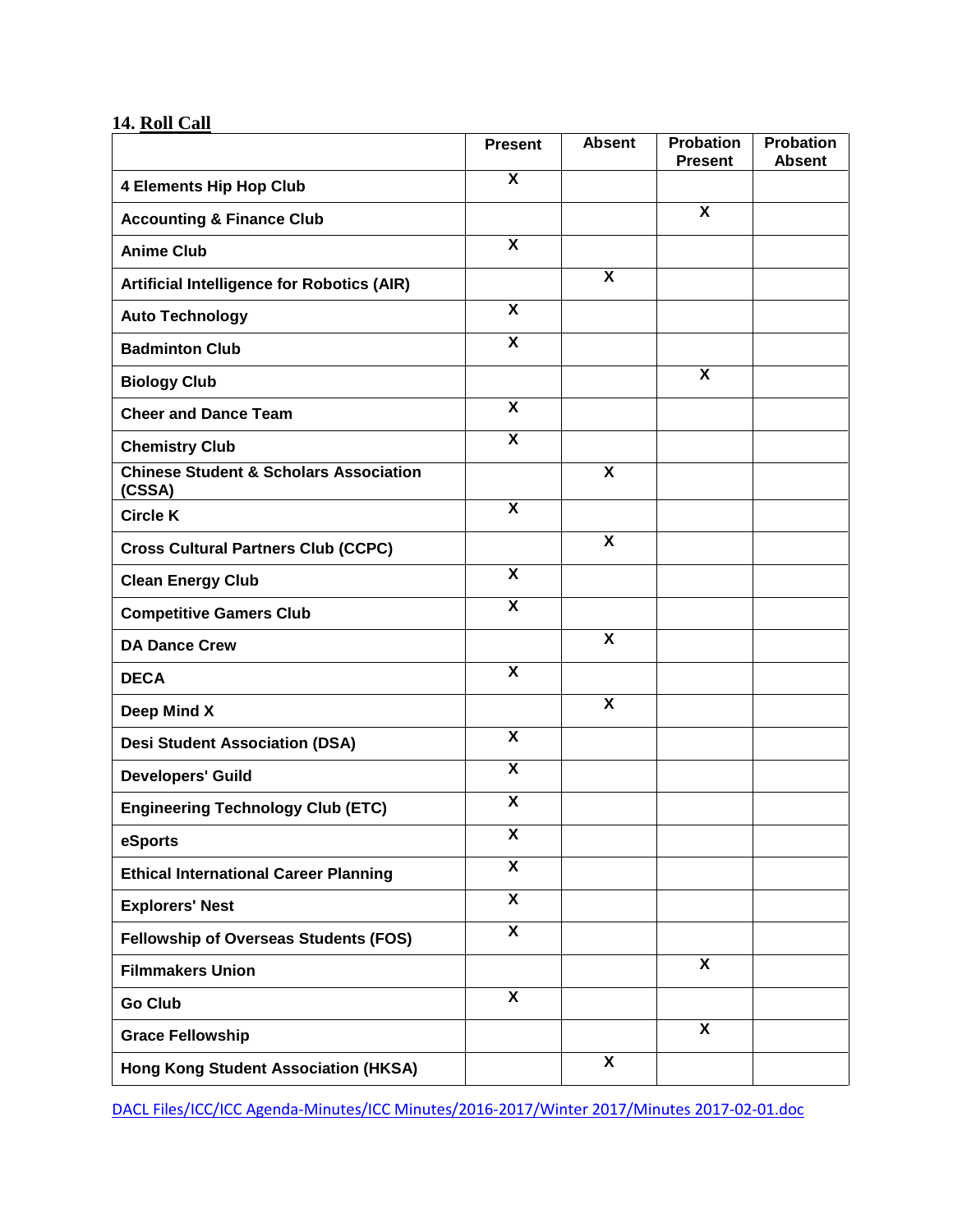|                                                   | <b>Present</b>            | <b>Absent</b>           | <b>Probation</b><br><b>Present</b> | <b>Probation</b><br><b>Absent</b> |
|---------------------------------------------------|---------------------------|-------------------------|------------------------------------|-----------------------------------|
| <b>IDEA</b>                                       | X                         |                         |                                    |                                   |
| <b>Improv &amp; Sketch Comedy</b>                 | $\overline{\mathbf{x}}$   |                         |                                    |                                   |
| <b>International Student Volunteers (ISV)</b>     | $\boldsymbol{\mathsf{X}}$ |                         |                                    |                                   |
| InterVarsity Christian Fellowship at De Anza      | $\boldsymbol{\mathsf{X}}$ |                         |                                    |                                   |
| <b>Iranian Student Association (ISA)</b>          |                           | X                       |                                    |                                   |
| <b>Japanese and American Association (JAA)</b>    | $\boldsymbol{\mathsf{X}}$ |                         |                                    |                                   |
| <b>K-Pop Dance Club</b>                           | $\boldsymbol{\mathsf{X}}$ |                         |                                    |                                   |
| <b>Koala Tree</b>                                 | X                         |                         |                                    |                                   |
| <b>Korean Student Association (KSA)</b>           | $\boldsymbol{\mathsf{X}}$ |                         |                                    |                                   |
| Latina/o Empowerment at De Anza (¡LEAD!)          | $\boldsymbol{\mathsf{X}}$ |                         |                                    |                                   |
| <b>Marketing Club</b>                             | X                         |                         |                                    |                                   |
| <b>Math Club</b>                                  |                           |                         |                                    | X                                 |
| <b>Medical Outreach Association (MOA)</b>         | $\boldsymbol{\mathsf{X}}$ |                         |                                    |                                   |
| <b>Music Club</b>                                 |                           | X                       |                                    |                                   |
| <b>Muslim Student Association (MSA)</b>           | $\boldsymbol{\mathsf{X}}$ |                         |                                    |                                   |
| <b>NAMI-DA</b>                                    | $\boldsymbol{\mathsf{X}}$ |                         |                                    |                                   |
| <b>Outdoor Club</b>                               | $\boldsymbol{\mathsf{X}}$ |                         |                                    |                                   |
| Permias Indonesian Student Organization<br>(PISO) | X                         |                         |                                    |                                   |
| <b>Physics Club</b>                               |                           |                         | X                                  |                                   |
| <b>De Anza's Political Revolution</b>             | $\boldsymbol{\mathsf{X}}$ |                         |                                    |                                   |
| <b>Psychology</b>                                 | X                         |                         |                                    |                                   |
| <b>PUSO</b>                                       | $\overline{\mathbf{x}}$   |                         |                                    |                                   |
| <b>Saltworks Christian Fellowship</b>             | $\overline{\mathbf{X}}$   |                         |                                    |                                   |
| <b>Second Journey</b>                             | $\overline{\mathbf{x}}$   |                         |                                    |                                   |
| <b>Shotokan Karate</b>                            | $\overline{\mathbf{x}}$   |                         |                                    |                                   |
| <b>Statistics Club (DASC)</b>                     |                           | $\overline{\mathbf{x}}$ |                                    |                                   |
| <b>Student Nurses Organization (SNO)</b>          | $\boldsymbol{\mathsf{X}}$ |                         |                                    |                                   |
| <b>Taiwanese Student Association (TSA)</b>        | $\overline{\mathbf{x}}$   |                         |                                    |                                   |
| <b>Tech &amp; Business Association</b>            |                           | X                       |                                    |                                   |